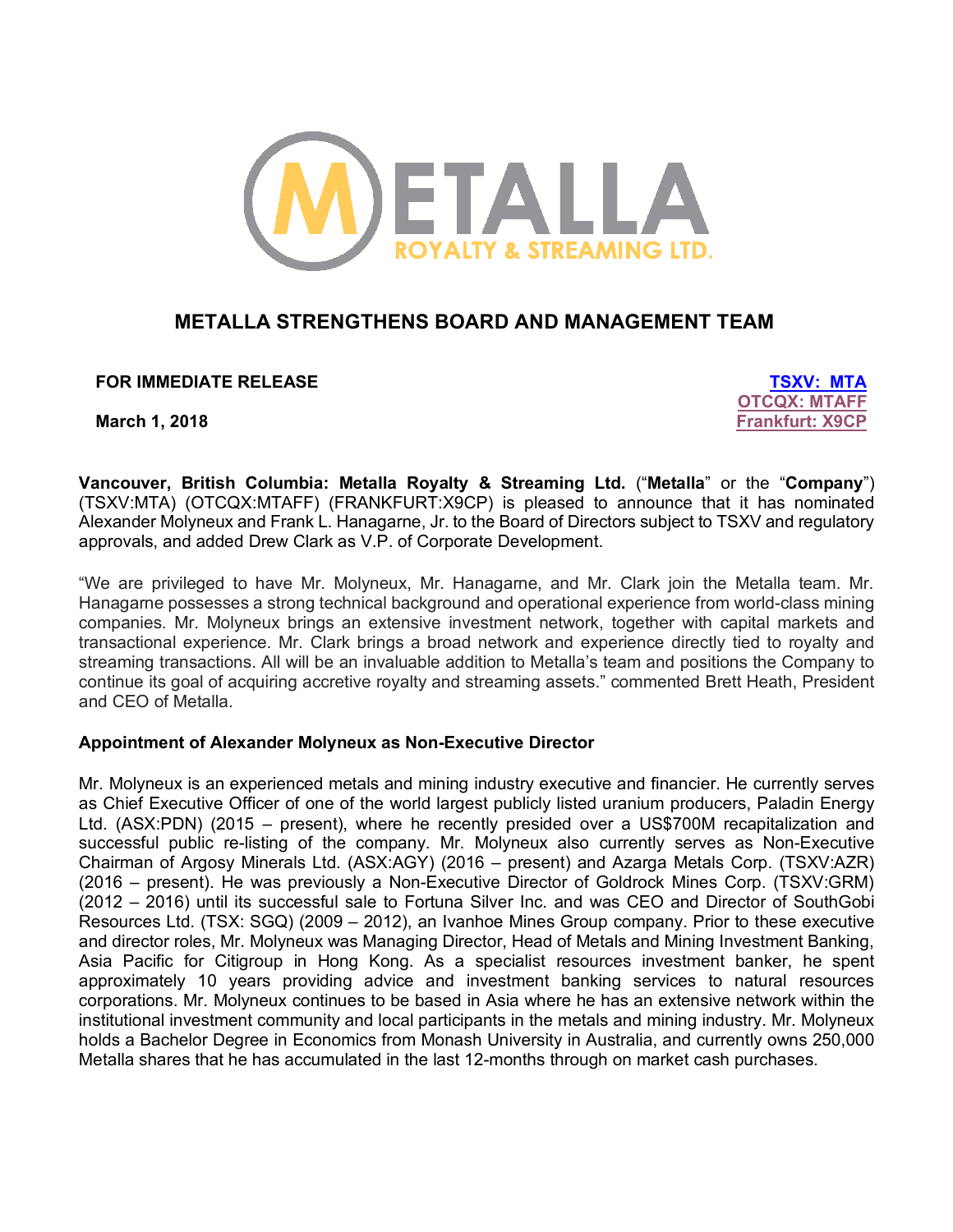#### **Appointment of Frank L. Hanagarne, Jr. as Non-Executive Director**

Mr. Hanagarne joined Coeur Mining, Inc. in 2011 after 17 years of service at Newmont Mining. He has held the post of Sr. Vice President and Chief Operating Officer of Coeur Mining since 2013. Mr. Hanagarne served as Sr. Vice President and Chief Financial Officer of Coeur Mining, Inc. from 2011 to 2013. While at Newmont, Mr. Hanagarne managed the royalty portfolio acquired by Newmont (Newmont Capital) from Franco Nevada which included a global distribution of over 200 royalty assets. He led an extensive portion of the effort undertaken to vend the royalty portfolio in 2007 for CAD\$ 1.3B through the IPO of Franco Nevada. Mr. Hanagarne also served in responsible positions including Operations, Director of Corporate Development, and as Chief Operating Officer of Valcambi, SA, a precious metal refiner in Switzerland, in which Newmont Mining Corporation has an equity interest. Mr. Hanagarne has a Master's degree in Business Administration from the University of Nevada, Reno, and a Bachelor of Science Degree in Metallurgical Engineering from the New Mexico Institute of Mining and Technology.

## **Addition of Drew Clark as V.P. Corporate Development**

Mr. Clark has over a decade of experience within the mining sector as a research analyst, investment banker and corporate development professional. He joined Metalla from a boutique investment bank where he was VP Corporate Finance where he covered royalty and streaming companies. Mr. Clark's corporate development career includes Carlisle Goldfields, which was sold to Alamos Gold, and Premier Royalty Corp. ("Premier") where he was responsible for Corporate Development. As an integral part of the team at Premier, he was responsible for the identification and evaluation of hundreds of royalty and streaming opportunities. In less than two years, Premier acquired six high-quality operating royalties, went public on the TSX and raised over CAD\$40M both privately and publicly. The success of Premier culminated in its acquisition by Sandstorm Gold. Mr. Clark started in the industry as a junior mining research associate at CIBC World Markets and went on to become a publishing mining analyst at two boutique investment dealers in Toronto. Mr. Clark obtained his Bachelor's in Commerce Degree from McGill University and is a CFA charter holder.

#### **Resignation of Charles Beaudry from the Board**

Mr. Beaudry has resigned as a director of Metalla to pursue other ventures. He will remain a technical advisor to the Company on a consultant basis. The Company would like to thank Mr. Beaudry for his service as a director since 2010 and wish him the best on his future endeavors.

#### **Corporate Matters**

Between November 1, 2017 and February 28, 2018, a total of 1,233,333 stock options were exercised for proceeds of CAD\$356,000, and 520,667 warrants for CAD\$234,300. During the same period, the Company also issued 48,000 common shares for vesting of its restricted share units and cancelled 362,500 stock options. On March 1, 2018, Metalla granted 1,500,000 stock options to purchase common shares at CAD\$0.64 per share to officers and directors according to its equity compensation plan.

The board nominations and option grants are subject to TSXV and regulatory approvals.

# **About Metalla**

Metalla is a precious metals royalty and streaming company. Metalla provides shareholders with leveraged precious metal exposure through a diversified portfolio of royalties and streams. Our strong foundation of